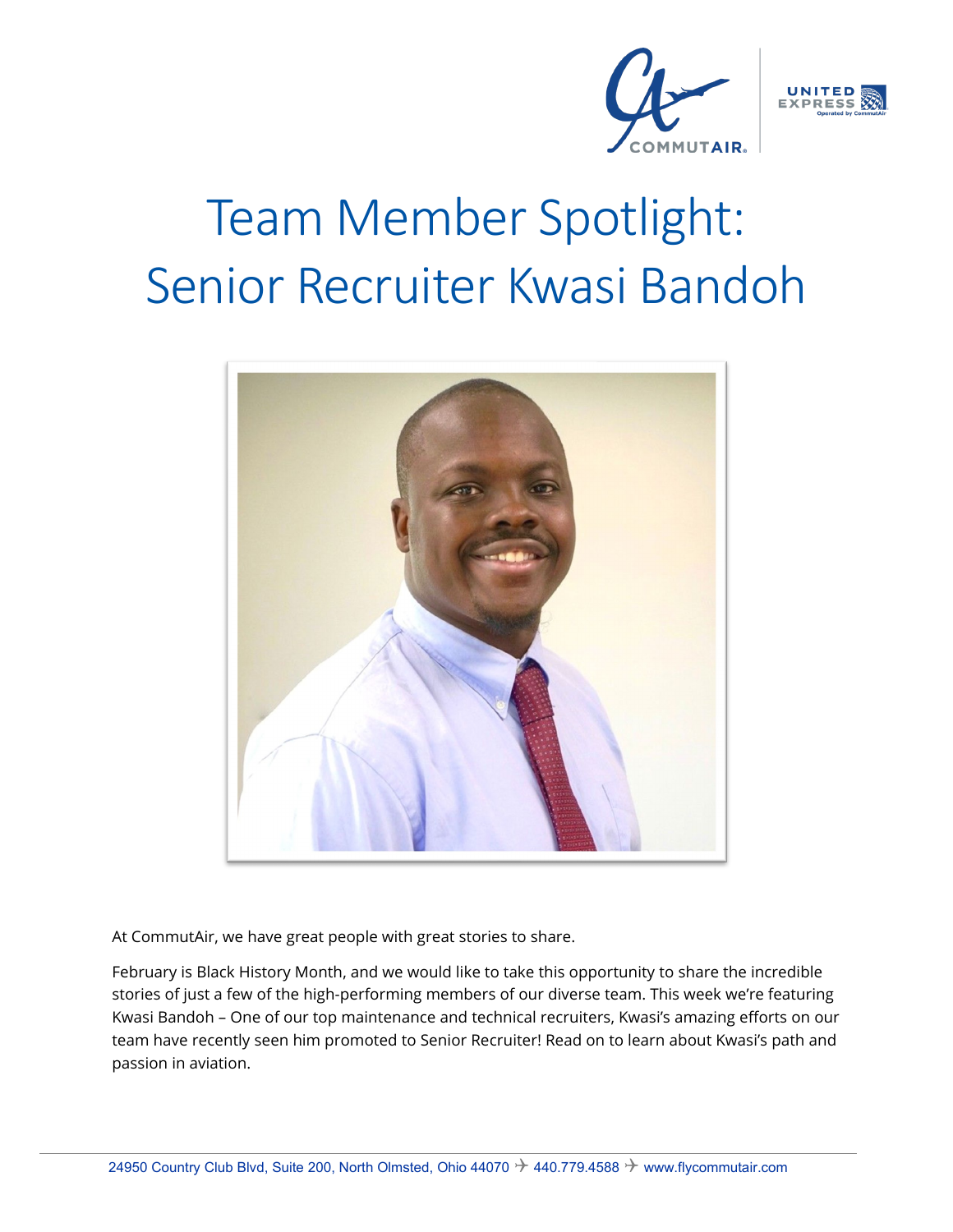



## *How did you first get into aviation?*

My path into aviation was purely a stroke of luck! Before getting into it I was the managing director at one of the largest indoor soccer facilities here on the Eastern Shore of Maryland. So I had a lot of customer service experience but eventually, that job just became too much. When I started, I didn't have any kids or a wife and by the end of my time there, I had gotten married and had my first child. My career ended up taking a lot of time away from my family. I started looking for jobs, and the opportunity to become a recruiter aligned with my background in customer service and my experience working with people. The rest is history from there – aviation It's kind of like a bug, and once you catch it, you can't get rid of it!

#### *What was your biggest challenge changing industries?*

One of my biggest challenges in switching to aviation was just learning the industry itself. Prior to becoming an aviation recruiter, I'd only been on a plane twice…and one of those two times was my honeymoon down to Charlotte! I've now flown over 200 times since 2018 so I've come a long way in that time!

Working with a specialized work group like mechanics, you must really know what you're talking about. My first recruiting event was at a local high school. I was presenting and a student raised his hand and asked me the difference between safety wiring in automotive vs. aviation…and I had no idea what that was about. Fortunately, I wasn't alone and had some backup at the time from a coworker, but from there I made it my mission to learn as much as possible about aircraft maintenance. Learning the lingo and acronyms, what piques the interests of those applying, and what makes a good mechanic in general!

## *What's the best part about being a Senior Recruiter?*

Aviation is a *massive* industry but it's really a 'small world' when it comes to the people working in it! I'm a big people-person and I'm always getting to know a lot of mechanics. Any time I get a chance to stop into one of our hangars or bases I do it. It was especially great the last time I got out to Lincoln (our newest base) because I hired many of the people working there!

So, getting to meet some of them in person for the first time was really rewarding. Being able to get to know them on a personal level is important because part of my job is bringing people on board and making sure we're holding up our end of the bargain by giving them the best experience possible as CommutAir employees. Some of these folks have moved hundreds of miles for the



opportunity to join our team and I want to do my best to support them!